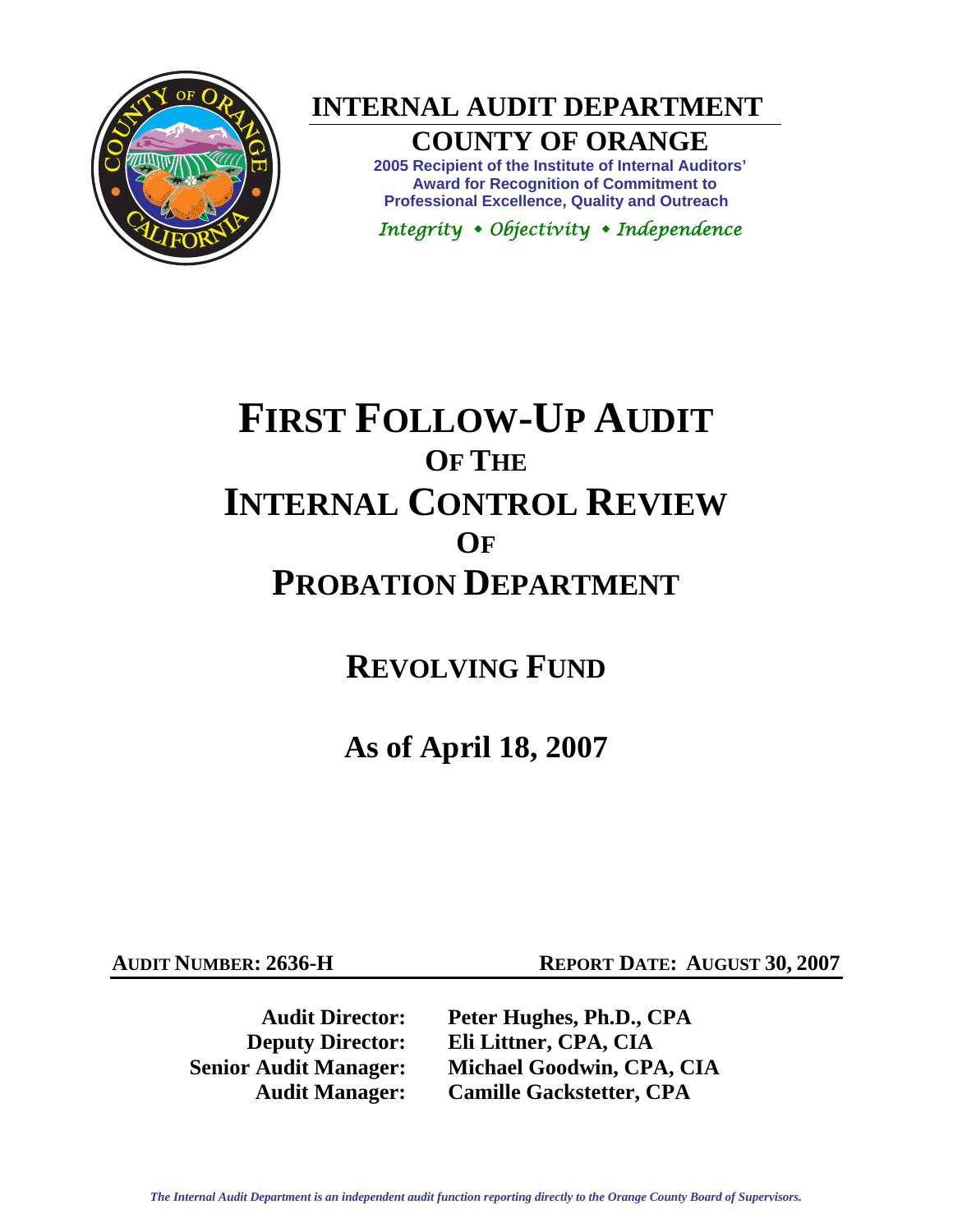**First Follow-Up Audit of the Internal Control Review of Probation Department Revolving Fund** 

### **Original Audit No. 2598**

### **As of April 18, 2007**

#### **TABLE OF CONTENTS**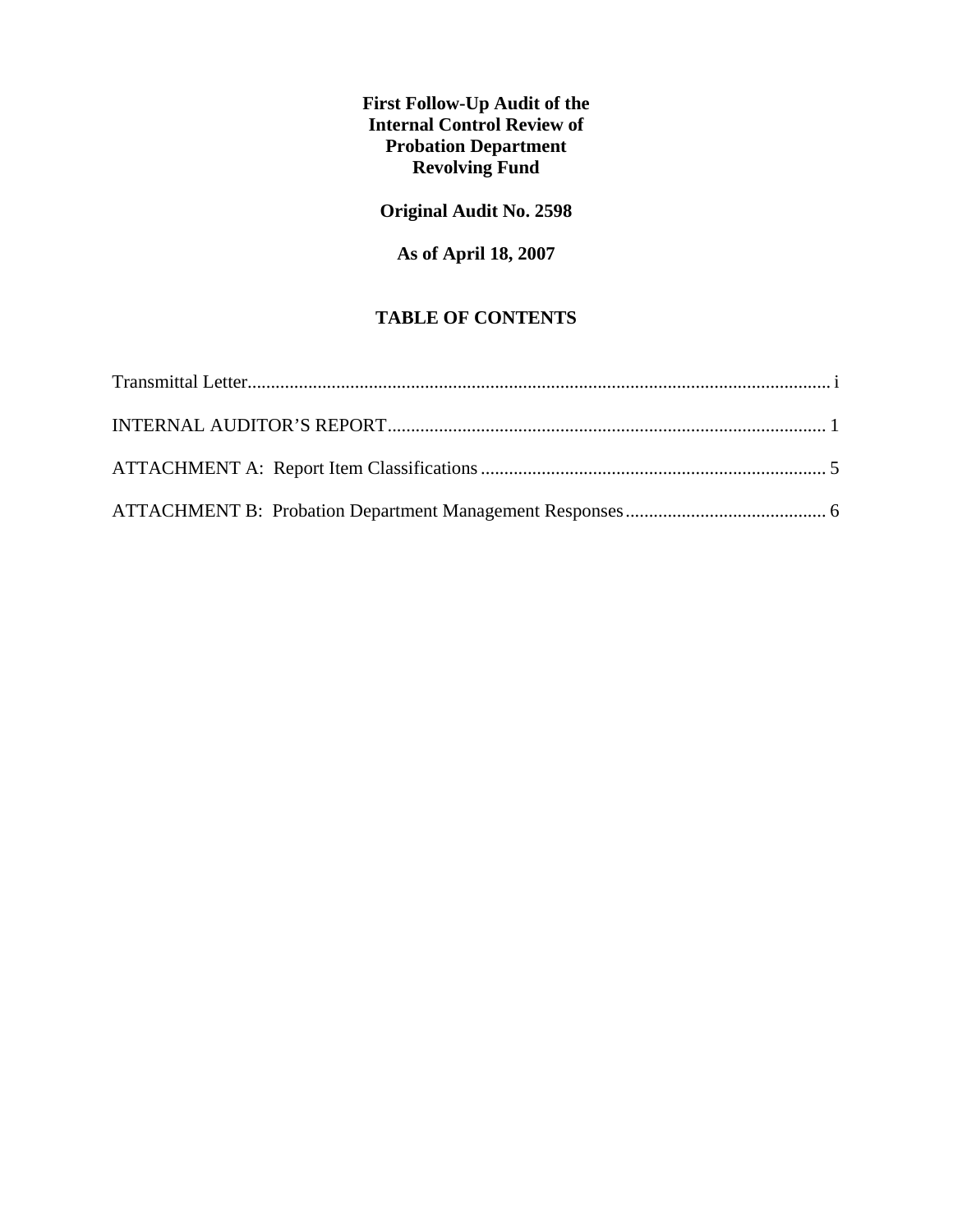<span id="page-2-0"></span> *Independence Objectivity Integrity* 



*Providing Facts and Perspectives Countywide* 

#### **OFFICE OF THE DIRECTOR**

#### **DR. PETER HUGHES**

**PH.D., MBA, CPA,**  Certified Compliance & Ethics Professional (CCEP) Certified Information Technology Professional (CITP) Certified Internal Auditor (CIA) Certified Fraud Examiner (CFE)

**E-MAIL: peter.hughes@iad.ocgov.com** 

**ELI LITTNER DEPUTY DIRECTOR** CPA, CIA, CFE, Certified Fraud Specialist (CFS), Certified Information Systems Auditor (CISA)

> **MICHAEL J. GOODWIN SENIOR AUDIT MANAGER** CPA, CIA

**ALAN MARCUM SENIOR AUDIT MANAGER** MBA, CPA, CIA, CFE

**AUTUMN MCKINNEY SENIOR AUDIT MANAGER** CPA, CIA, CISA Certified Government Financial Manager (CGFM)

**HALL OF FINANCE & RECORDS 12 CIVIC CENTER PLAZA, ROOM 232 SANTA ANA, CA 92701** 

www.ocgov.com/audit

**(714) 834-5475 (714) 834-2880 Fax** 

**OC FRAUD HOTLINE (714) 834-3608** 

### **COUNTY OF ORANGE BOARD OF SUPERVISORS' INTERNAL AUDIT DEPARTMENT**

#### **Transmittal Letter**

Audit No. 2636-H

TO: Colleene Preciado, Chief Probation Officer Probation Department

August 30, 2007

FROM: Peter Hughes, Ph.D., CPA, Director highes Internal Audit Department

SUBJECT: First Follow-Up Audit of the Internal Control Review of Probation Department Revolving Fund, Original Audit No. 2598, Issued October 3, 2006

We have completed a First Follow-Up Audit of the Probation Department revolving fund processes. Our audit was limited to reviewing, as of April 18, 2007, actions taken to implement the six recommendations in our audit report dated October 3, 2006. The results of our Follow-Up Audit along with a new finding we identified are discussed in the **Internal Auditor's Report** following this transmittal letter.

**Please note**, we have a more structured and rigorous Follow-Up Audit process in response to recommendations and suggestions made by the Audit Oversight Committee (AOC) and the Board of Supervisors (BOS). As a matter of policy, our First Follow-Up Audit now begins at six months upon the official release of the report. A copy of all our Follow-Up Audit reports is provided to the BOS as well as to all those individuals indicated on our standard routing distribution list.

The AOC and BOS expect that audit recommendations will typically be implemented within six months and often sooner for significant and higher risk issues. Our **Second Follow-Up Audit** will begin at 12 months from the release of the original report, by which time *all* audit recommendations are expected to be addressed and implemented.

At the request of the AOC, we are to bring to their attention any audit recommendations we find still not implemented or mitigated after the Second Follow-Up Audit. The AOC requests that such open issues appear on the agenda at their next scheduled meeting for discussion.

Because some recommendations are pending implementation and there is a new finding and recommendations, we have attached a Second Follow-Up Audit Report Form. Probation should complete this template as our audit recommendations are implemented. When we perform our Second Follow-Up Audit, we will need to obtain the completed document to facilitate our review.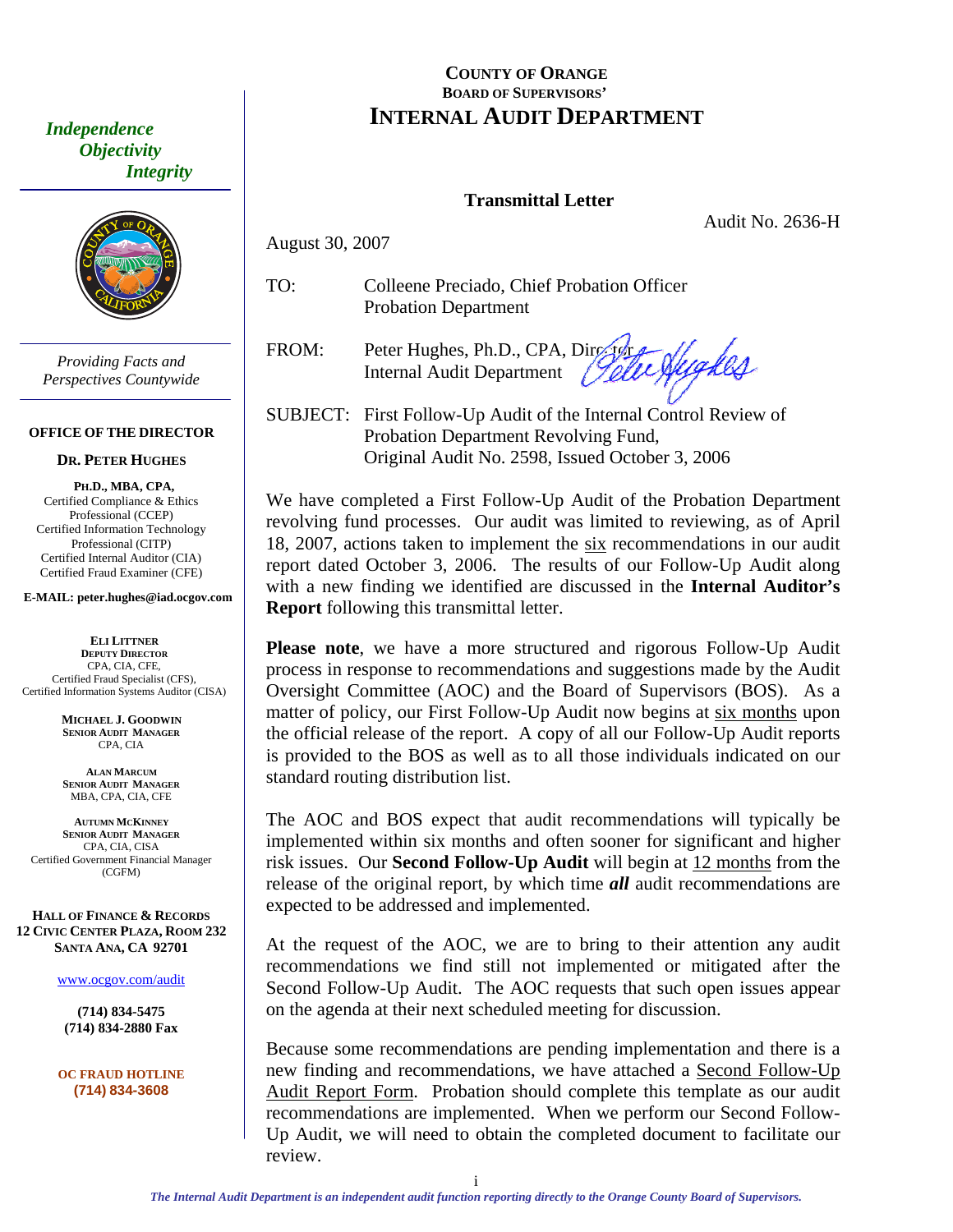*Colleene Preciado, Chief Probation Officer Probation Department August 30, 2007 Page ii* 

Each month I submit an **Audit Status Report** to the BOS where I detail any material and significant audit findings released in reports during the prior month and the implementation status of audit recommendations as disclosed by our Follow-Up Audits. Accordingly, the results of this Follow-Up Audit will be included in a future status report to the BOS.

As always, the Internal Audit Department is available to partner with you so that Probation can successfully implement or mitigate difficult audit recommendations. Please feel free to call me should you wish to discuss any aspect of our audit report or recommendations.

#### Attachment

Other recipients of this report:

 Members, Board of Supervisors Members, Audit Oversight Committee Thomas G. Mauk, County Executive Officer William Mahoney, Deputy CEO, Government/Public Services Greg Ronald, Chief Deputy Probation Officer, Probation/Special Services Frank Kim, Director, Probation/Administrative and Fiscal Division Lorna Winterrowd, Fiscal Manager, Probation/Administrative and Fiscal Division Federico Perez, Accounting Manager, Probation/General Accounting Office Foreperson, Grand Jury Darlene J. Bloom, Clerk of the Board of Supervisors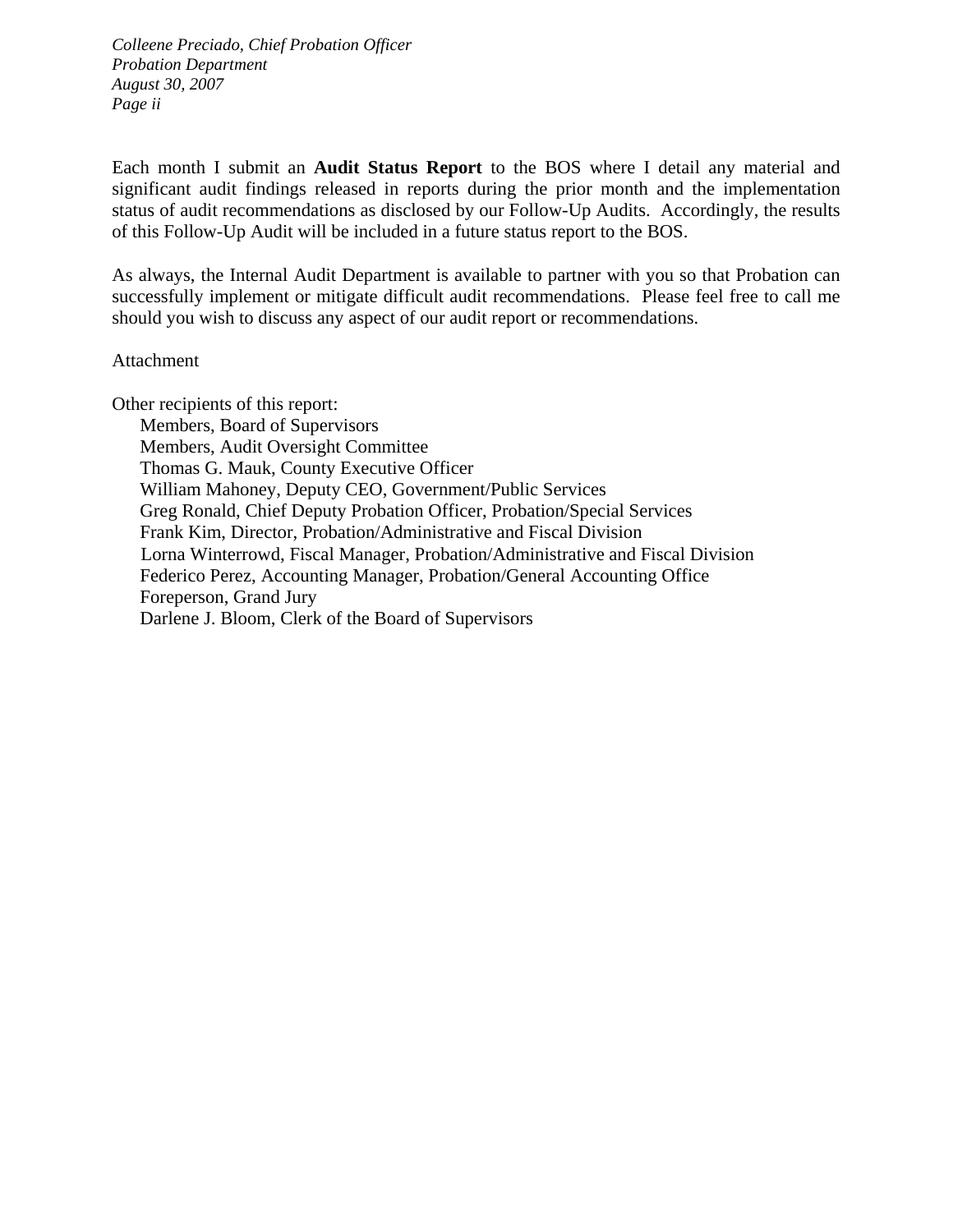<span id="page-4-0"></span> *Independence Objectivity Integrity* 



*Providing Facts and Perspectives Countywide* 

#### **OFFICE OF THE DIRECTOR**

#### **DR. PETER HUGHES**

**PH.D., MBA, CPA,**  Certified Compliance & Ethics Professional (CCEP) Certified Information Technology Professional (CITP) Certified Internal Auditor (CIA) Certified Fraud Examiner (CFE)

#### **E-MAIL: peter.hughes@iad.ocgov.com**

**ELI LITTNER DEPUTY DIRECTOR** CPA, CIA, CFE, Certified Fraud Specialist (CFS), Certified Information Systems Auditor (CISA)

> **MICHAEL J. GOODWIN SENIOR AUDIT MANAGER** CPA, CIA

**ALAN MARCUM SENIOR AUDIT MANAGER** MBA, CPA, CIA, CFE

**AUTUMN MCKINNEY SENIOR AUDIT MANAGER** CPA, CIA, CISA Certified Government Financial Manager (CGFM)

**HALL OF FINANCE & RECORDS 12 CIVIC CENTER PLAZA, ROOM 232 SANTA ANA, CA 92701** 

#### www.ocgov.com/audit

**(714) 834-5475 (714) 834-2880 Fax** 

**OC FRAUD HOTLINE (714) 834-3608** 

### **COUNTY OF ORANGE BOARD OF SUPERVISORS' INTERNAL AUDIT DEPARTMENT**

#### **INTERNAL AUDITOR'S REPORT**

Audit No. 2636-H

August 30, 2007

- TO: Colleene Preciado, Chief Probation Officer Probation Department
- SUBJECT: First Follow-Up Audit of the Internal Control Review of Probation Department Revolving Fund, Original Audit No. 2598, Issued October 3, 2006

We have completed a First Follow-Up Audit of the Probation Department revolving fund processes. Our audit was limited to reviewing, as of April 18, 2007, actions taken to implement the six recommendations made in our original audit report.

The original audit report contained six (6) recommendations. Our First Follow-Up Audit found the following:

- Two  $(2)$  recommendations were fully implemented.
- Two (2) recommendations were partially implemented.
- Two (2) recommendations are closed.

The four recommendations that were either partially implemented or partially implemented/closed are noted below along with a comment on their current status. The item number from the October 3, 2006 report is shown in parentheses after each heading. A **new finding**, which is considered a Significant Issue, and resulting two recommendations is also discussed in detail below. See *Attachment A* for a description of Report Item Classifications.

#### **1. FUND RECONCILIATIONS (Recommendation No. 1)**

We recommend the Probation Department ensure revolving fund reconciliations are properly prepared to the authorized fund amount, performed monthly, and have documented supervisory reviews.

Current Status: **Partially Implemented/Closed.** To determine if the recommendation had been implemented, we judgmentally selected February and March 2007 reconciliations to review for the General Accounting Office, Santa Ana Office, Juvenile Hall, and the Youth Guidance Center. Based on our review, we noted that fund reconciliations were properly prepared and reviewed monthly at the General Accounting Office (GAO) and Santa Ana Office. However, due to staffing issues (retirements and vacancies), fund reconciliations were not performed monthly at the Juvenile Hall and Youth Guidance Center (YGC) locations.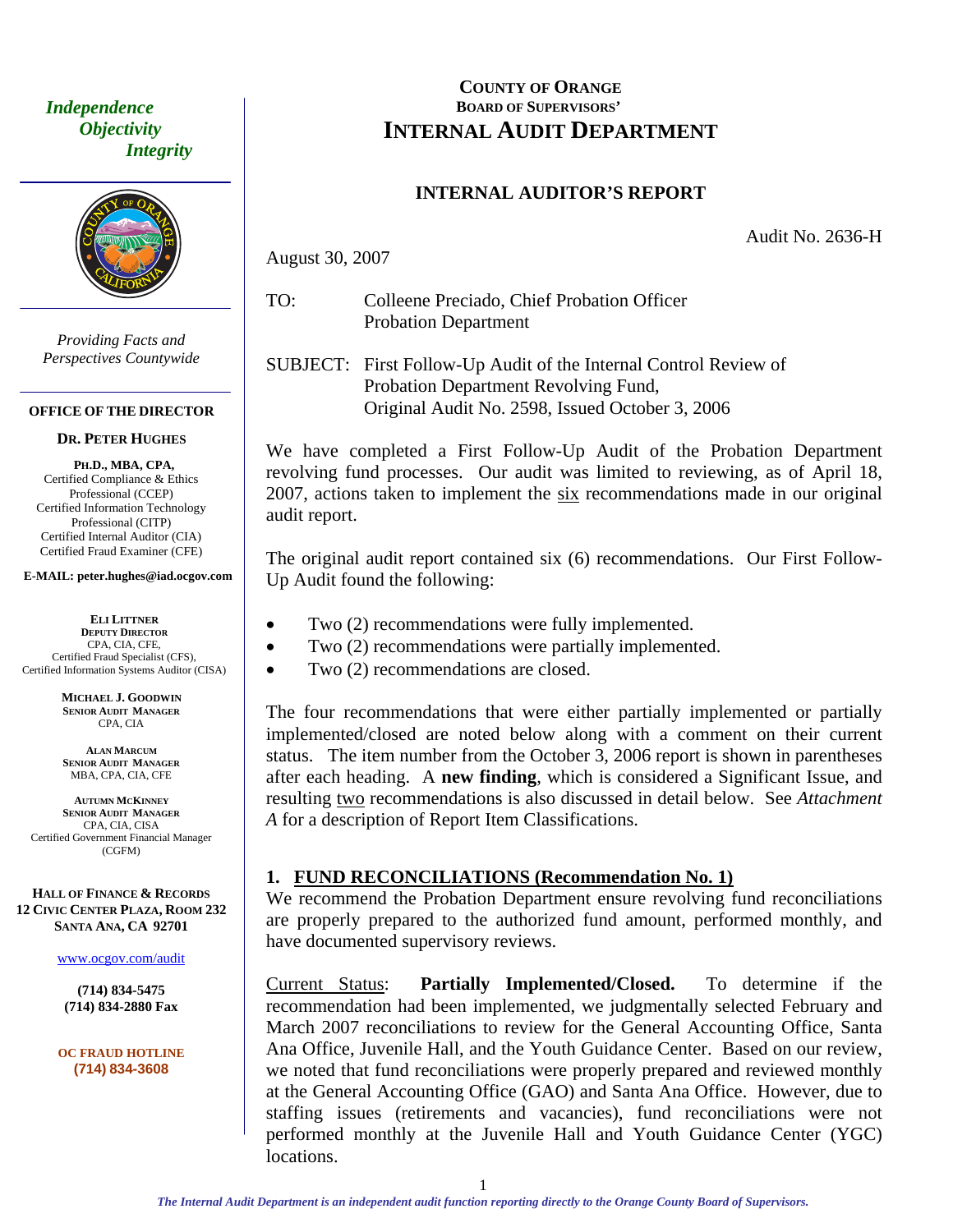Subsequent to completing our fieldwork, Juvenile Hall and the Youth Guidance Center began preparing monthly fund reconciliations. In addition, we noted the GAO is now performing quarterly petty cash audits at all locations and plans to conduct them on an on-going basis. Because staffing issues may preclude the completion of monthly fund reconciliations, and there is a process in place to conduct independent quarterly pretty cash audits, we will consider this recommendation closed for follow-up purposes.

### **2. SEGREGATION OF DUTIES (Recommendation No. 2)**

We recommend the Probation Department ensure the revolving fund reconciliations are prepared by an individual with no other revolving fund duties. Also, Probation should ensure the revolving fund custodians do not have any other cash handling responsibilities. If these steps are not possible due to limited staffing, management should ensure the reconciliations undergo a detailed supervisory review at the location, and all other cash responsibilities handled by the custodians should be monitored by their supervisors.

Current Status: **Partially Implemented/Closed.** Our follow-up noted that the custodians at all locations are still performing the fund reconciliations and all, except YGC, are sending them to the GAO for review. This process does not enable the reviewer at GAO to verify all amounts noted on the fund reconciliations (i.e., cash on hand, unreplenished items). At YGC, a supervisor is reviewing the petty cash reconciliations. We also noted there were no changes since our original audit concerning petty cash custodians also having other cash handling responsibilities, such as being custodians of special checking accounts and change funds.

Probation recognizes that the best practice of segregation of duties is to have separate personnel in charge of each cash handling function for a given location. Where feasible, Probation has implemented or is implementing full segregation of duties in regards to revolving funds and cash handling for other functions. However, that practice is not always feasible in Probation locations, due to staffing limitations. For each location where segregation of duties is not fully operational, Probation will ensure onsite supervisory review of each function performed. Probation also assumes any risk associated with this noted deviation from best practice of segregation of duties.

Lastly, Probation plans to combine the Process Service Account and the Special Checking Account into one and make changes to other cash funds noted in the original audit. This will eliminate the custodian of multiple accounts concern.

Because staffing issues may not enable the above duties to be segregated, Probation has opted to perform detailed supervisory reviews. GAO is also conducting independent, quarterly petty cash audits, which is an effective control that will detect any errors or irregularities, especially if conducted on a surprise basis. Therefore, we will consider this recommendation closed for follow-up purposes.

### **3. TRAVEL CASH ADVANCES (Recommendation No. 5)**

We recommend the Probation Department ensure the Mileage and Other Expenses Claim forms are submitted within five working days after the completion of the event for which the advance was made.

Current Status: **Partially Implemented.** We judgmentally selected seven recent cash advances for review. Five of the seven Mileage and Other Expenses Claim forms were not submitted within five working days after the completion of the event for which the advance was made. The number of working days late for submission of the claim forms was between 2 to 102 days late.

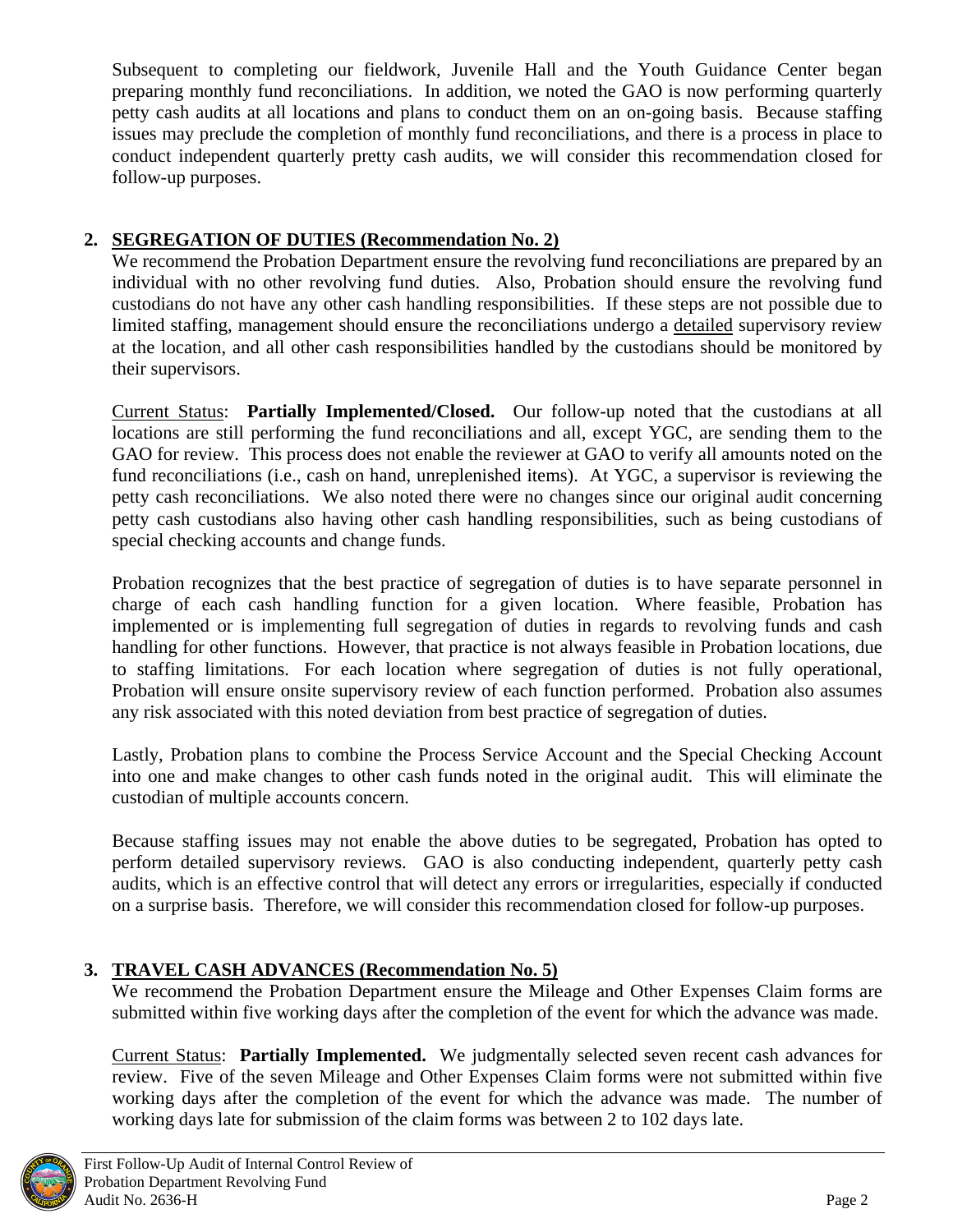We also reviewed the GAO's April 2007 *Cash Advance Recipient List*, of which 17 claim submissions were delinquent, some dating back to May 2006.

We were informed since the beginning of calendar year 2007, Fiscal and Administrative Services has been attending director meetings and contacting executive management to make them aware of the problems they are having with obtaining timely Mileage and Other Expenses Claim forms and supporting documentation from employees. We were recently informed by Fiscal and Administrative Services that executive management will receive lists of employees who are delinquent in turning in their paperwork for cash advances.

#### Probation Department Planned Action:

Concur. These controls are noted in Probation's Procedural Manual, item number 1-5-208. This item has undergone task force review to further strengthen department controls. Probation has drafted an eprocess to address this challenge. One component of that process that has been fully implemented is an e-reminder now sent to cash advance recipients to reinforce the requirement to submit Claim Forms within five working days after event completion. The rollout is being done under the direction of the new Accounting Manager, in connection with the Professional Standards Division where Claims are in connection with Department travel/training events. Note: all 17 of the delinquent cash advance transactions cited in the finding have been settled.

### **4. TRAVEL CASH ADVANCES (Recommendation No. 6)**

We recommend the Probation Department ensure the Mileage and Other Expense Claim forms contain an authorized signature prior to disbursing funds and submitting the forms for reimbursement.

Current Status: **Partially Implemented.** We judgmentally selected seven recent cash advance transactions to determine whether the Mileage and Other Expense Claim forms contained an authorized signature. Two of seven Mileage and Other Expenses Claim forms did not contain an authorized signature.

#### Probation Department Agency Planned Action:

Concur. This finding stems from a Probation Department misunderstanding that authorized signatures on the Check Request Forms associated with Claim forms were a sufficient control. After discussion with Internal Audit, Probation concurs with the finding and has fully implemented the recommendation. This has been corrected. All claims are signed on the Mileage and Other Expense Claim form. Additionally, desk procedures now include that the forms be checked for the required authorized signature as completed, and again checked by processor of reconciliation before they are submitted to the Auditor-Controller.

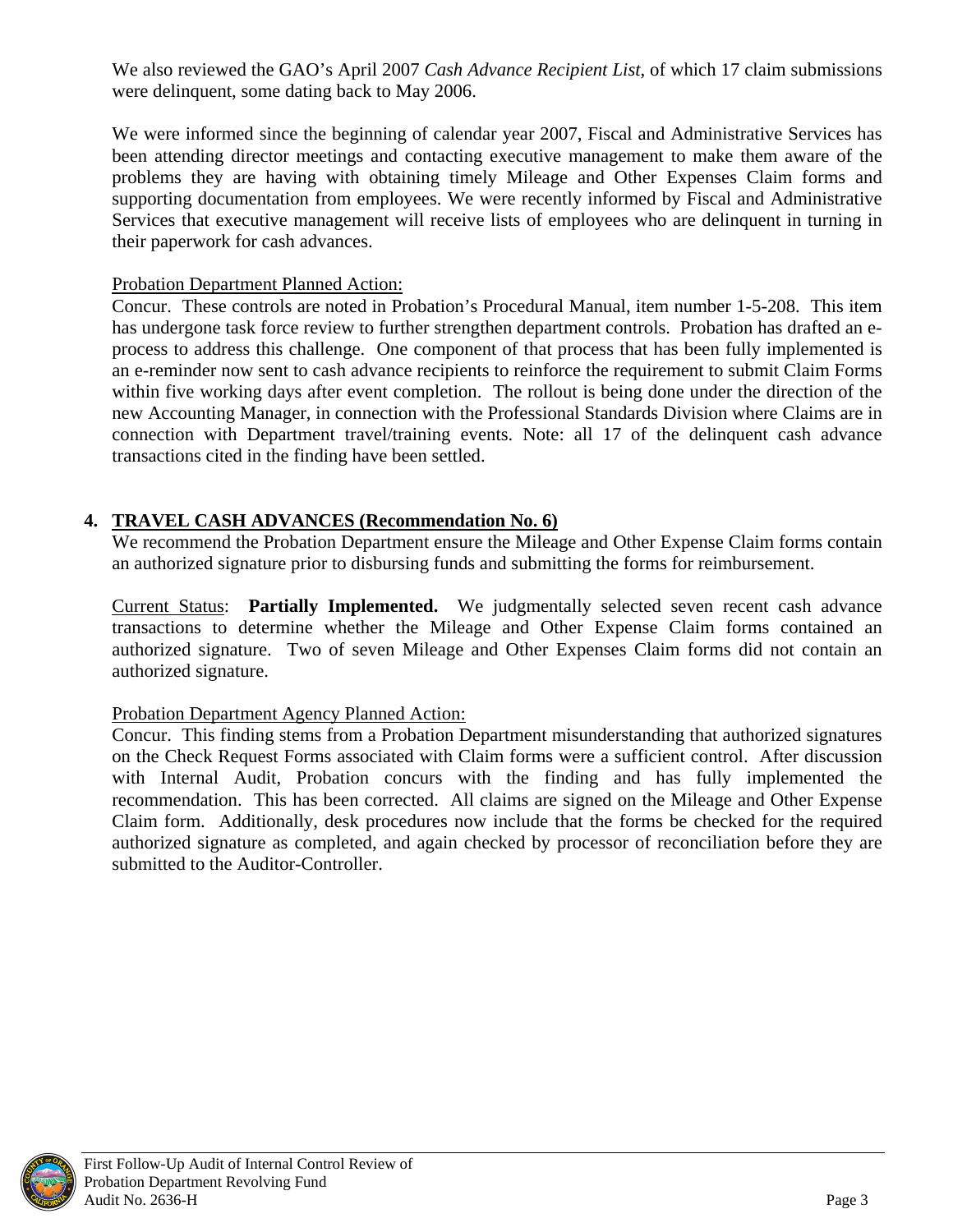### **5. New Finding: Unpaid Travel Cash Advance Reimbursements**

During our Follow-Up Audit, a new issue came to our attention pertaining to our recommendations involving travel cash advances. Our new finding and recommendations are discussed below and is considered a **Significant Issue**. See *Attachment A* for a description of report item classifications.

Our review of GAO's revolving fund reconciliations noted a list of incomplete cash advance transactions dating back to April 2006. The Mileage and Expense Claim form and supporting documents for each of these transactions had been received; however, they had not been processed and closed due to workload issues cited by the custodian of the Special Checking Account. We noted monies that Probation owes to the employees for expenses exceeding the cash advances had not been paid (\$2,874.05), and monies owed back to Probation by employees had not been collected (\$857.09).

#### **Recommendations:**

- A. We recommend Probation process all outstanding travel advance claims to reimburse employees for expenses exceeding cash advances, and to collect monies due to Probation for expenses less than the cash advances.
- B. We also recommend steps be taken to ensure timely processing of all future travel advance claims.

#### **Probation Department Management Response:**

Concur. Probation Management has reviewed and strengthened controls to ensure timely processing of requests and reconciliation of outstanding cash advances. Procedures are in place to ensure timely processing of future travel advance claims. Note: All claims for amounts cited in the audit finding have been processed. The amount of \$2,874.05, representing monies owed by Probation to employees for expenses exceeding the cash advances have been paid, and Probation has collected \$857.09, representing monies owed to Probation by employees.

We appreciate the courtesy and cooperation extended to us by the personnel of the Probation Department during our Follow-Up Audit. If we can be of further assistance, please contact me or Eli Littner, Deputy Director at 834-5899, or Michael Goodwin, Senior Audit Manager at 834-6066.

Peter Hughes, Ph.D., CPA Director, Internal Audit

Attachment A – Report Item Classifications

Distribution Pursuant to Audit Oversight Committee Procedure No. 1: Members, Board of Supervisors Members, Audit Oversight Committee Thomas G. Mauk, County Executive Officer William Mahoney, Deputy CEO, Government/Public Services Greg Ronald, Chief Deputy Probation Officer, Probation/Special Services Frank Kim, Director, Probation/Administrative and Fiscal Division Lorna Winterrowd, Fiscal Manager, Probation/Administrative and Fiscal Division Federico Perez, Accounting Manager, Probation/General Accounting Office Foreperson, Grand Jury Darlene J. Bloom, Clerk of the Board of Supervisors

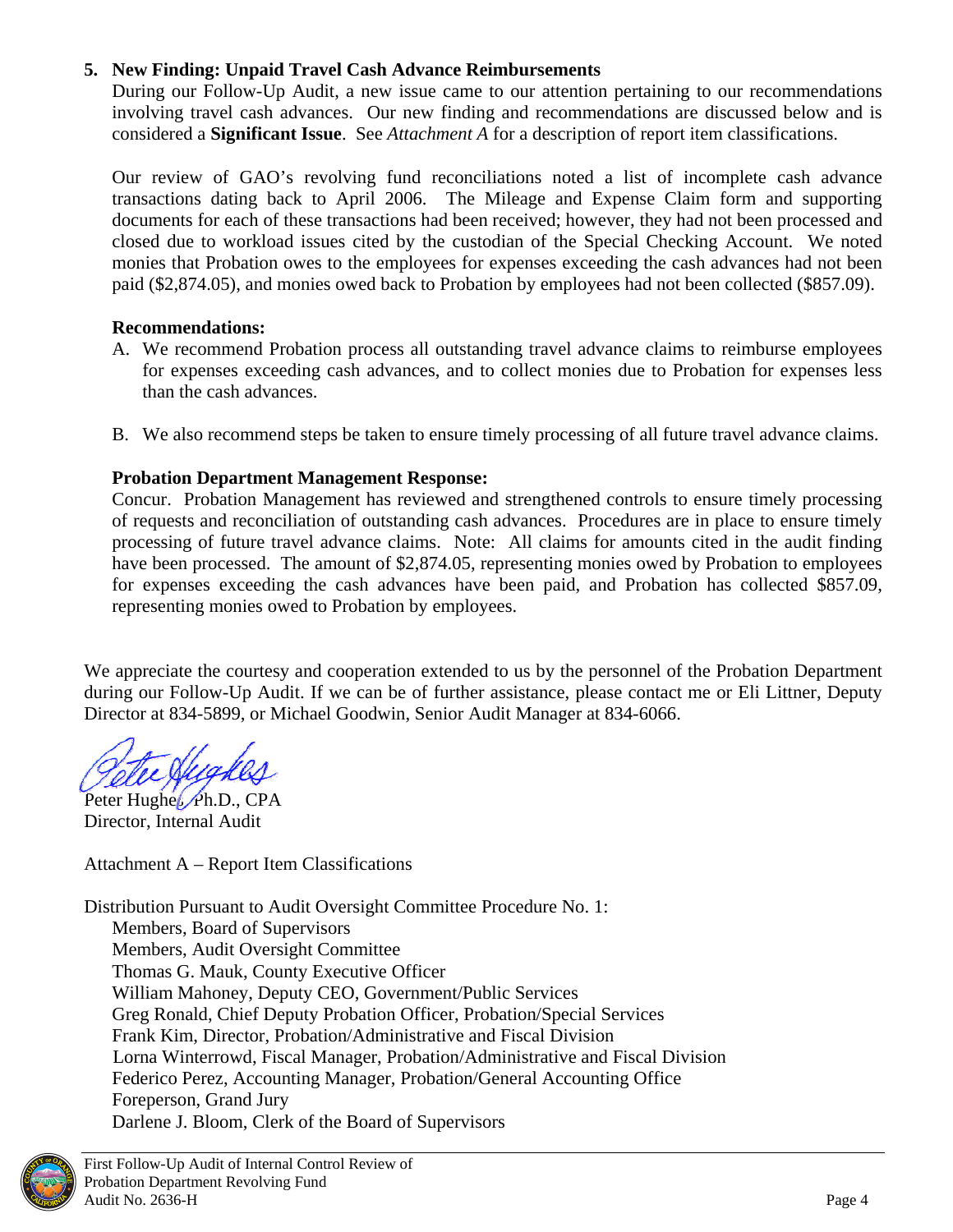<span id="page-8-0"></span>For purposes of reporting our audit observations and recommendations, we classify audit report items into three distinct categories:

### **Material Weaknesses:**

Audit findings or a combination of Significant Issues that can result in financial liability and exposure to a department/agency and to the County as a whole. Management is expected to address "Material Weaknesses" brought to their attention immediately.

### **Significant Issues:**

Audit findings or a combination of Control Findings that represent a significant deficiency in the design or operation of processes or internal controls. Significant Issues do not present a material exposure throughout the County. They generally will require prompt corrective actions.

#### **Control Findings:**

Audit findings that require management's corrective action to implement or enhance processes and internal controls.Control Findings are expected to be addressed within our follow-up process of six months, but no later than twelve months.

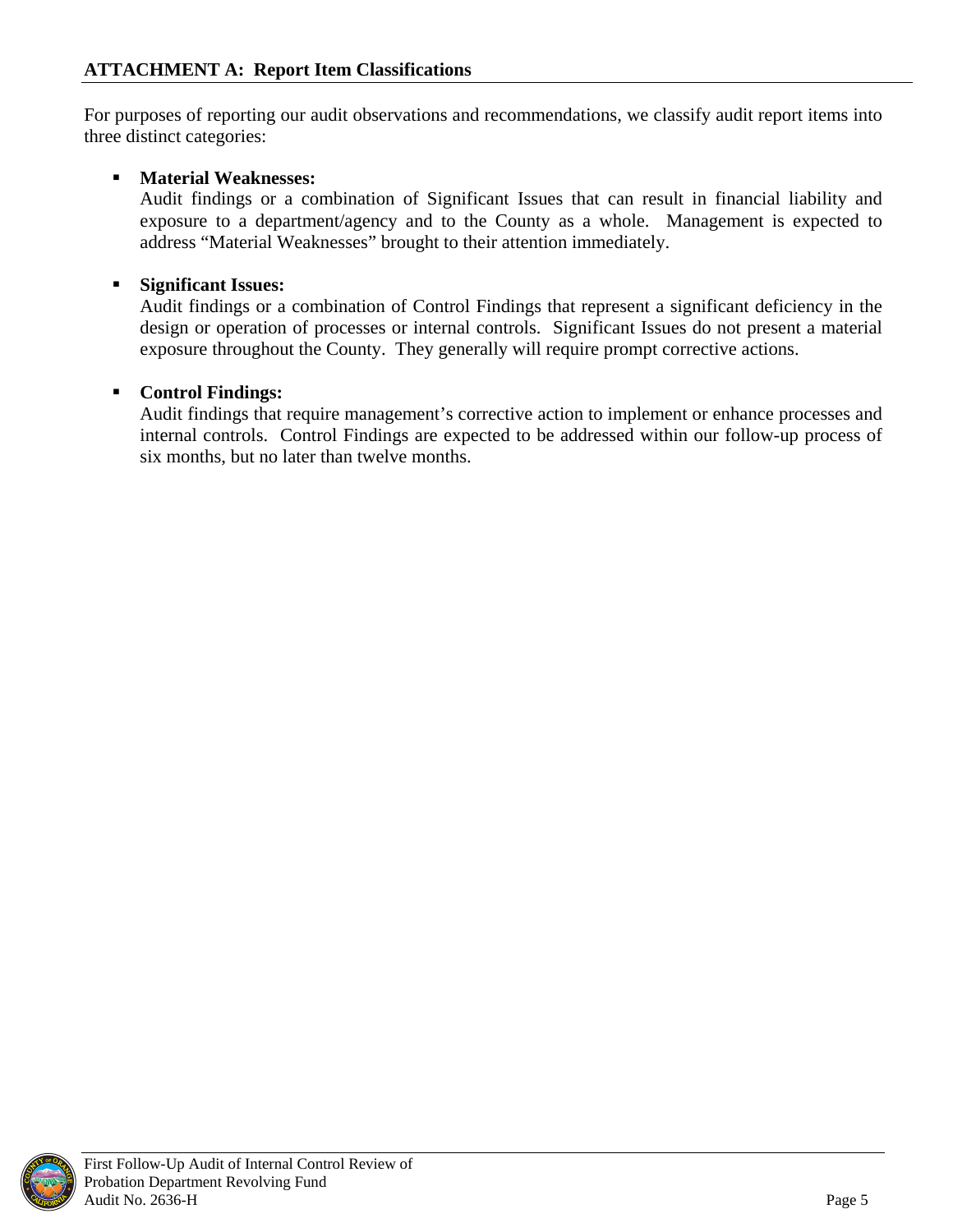### <span id="page-9-0"></span>**ATTACHMENT B: Probation Department Management Responses**

|              | <b>MEMORANDUM</b>                                                                                                                                                                                                                                                |                         |
|--------------|------------------------------------------------------------------------------------------------------------------------------------------------------------------------------------------------------------------------------------------------------------------|-------------------------|
| TO:          | Dr. Peter Hughes, CPA                                                                                                                                                                                                                                            |                         |
|              | Director<br>Internal Audit Department                                                                                                                                                                                                                            |                         |
|              | via Thomas G. Mauk<br><b>County Executive Officer</b>                                                                                                                                                                                                            |                         |
| FROM:        | mens freuder<br>Colleene Preciado ><br>Chief Probation Officer                                                                                                                                                                                                   |                         |
| DATE:        | August 22, 2007                                                                                                                                                                                                                                                  |                         |
|              | SUBJECT: Responses to Internal Audit Findings, Audit Number 2636-H (first<br>follow-up to Original Audit No. 2598, issued October 3, 2006)                                                                                                                       |                         |
|              | Attached are the Probation Department's responses to your draft report (also attached).<br>As noted in your July 19, 2007 cover letter, the follow-up report to Original Audit No. 2598,<br>issued October 3, 2006, has been assigned a new Audit No. of 2636-H. |                         |
|              |                                                                                                                                                                                                                                                                  |                         |
|              | Three findings require responses, attached herein: Nos. 5 and 6 from the Original Audit<br>No. 2598, and a new finding in Follow-up Audit No. 2636-H. Four of the original six<br>recommendations (Nos. 1 through 4) have been implemented and are now closed.   |                         |
| and comment. | This document is being routed to you through the County Executive Officer for his review                                                                                                                                                                         |                         |
|              | If you have any questions, please contact Frank Kim at 714.937.4728. Thank you.                                                                                                                                                                                  |                         |
| CP: lw       |                                                                                                                                                                                                                                                                  | $\frac{1}{2}$<br>ã      |
| Attachments  |                                                                                                                                                                                                                                                                  | RHAL                    |
|              |                                                                                                                                                                                                                                                                  | N                       |
|              |                                                                                                                                                                                                                                                                  | 宝<br>$\overline{\cdot}$ |
|              |                                                                                                                                                                                                                                                                  | ARTHENT<br>$\mathbf{z}$ |